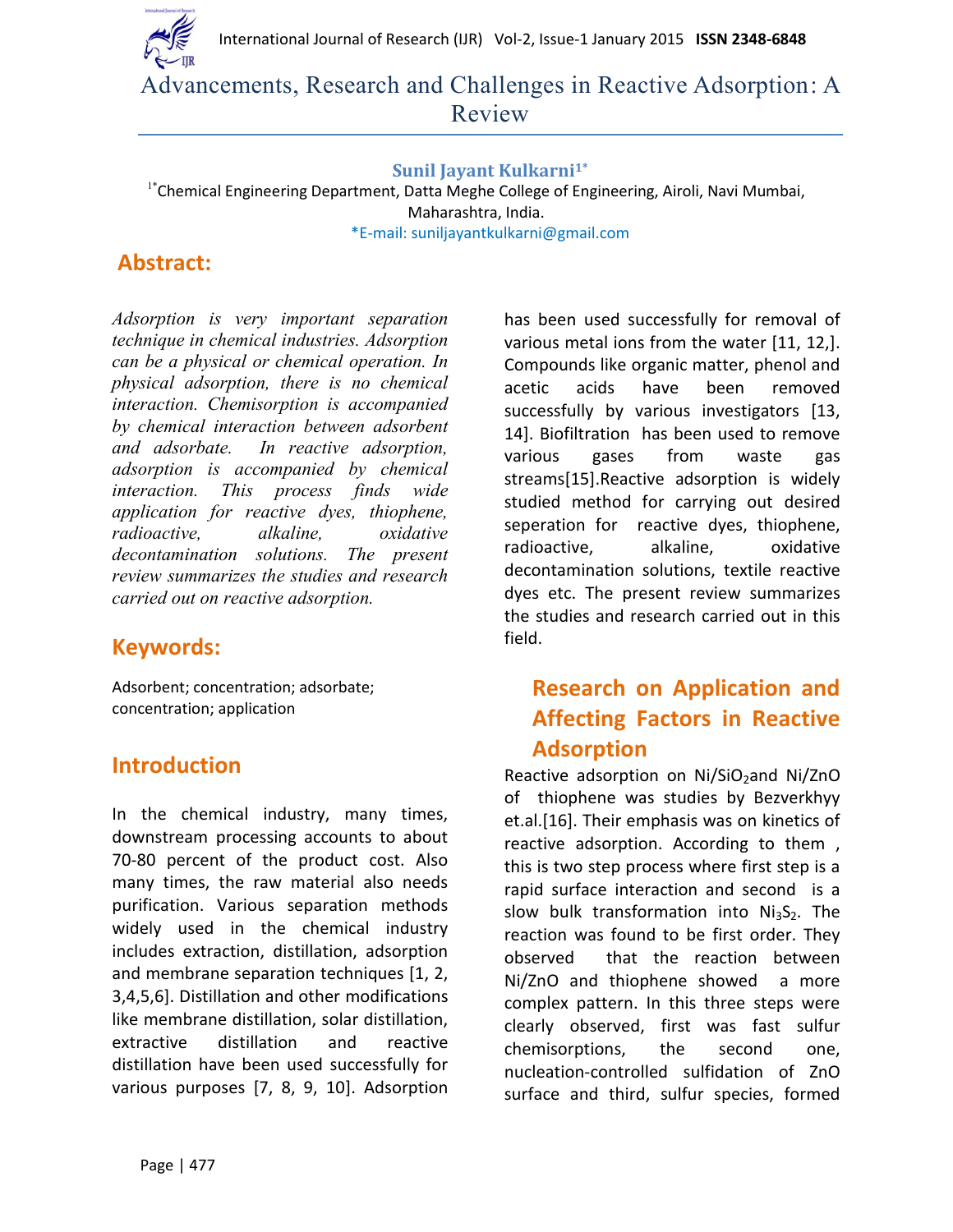

through thiophene decomposition, react preferably with ZnO. Marton et.al. carried out investigation on reactive adsorption for the removal of radioactive nuclides from nuclear power plant decontamination solutions[17]. Due to difficulties in storing, it was very essential to treat the radioactive waste in situ. They observed that reactive adsorption was promising method for this purpose. According to Sharma et.al. reactive adsorption finds many application in environmental field[18]. They also delved into the inadequately researched grey areas of reactive adsorption. According to the authors, there is necessity to carry further research with respect to modeling and adsorbent regeneration so as to make the process more economical. Djordjevic et.al. discussed thermodynamics of reactive dye adsorption from aqueous solution[19]. They used the ashes from city heating station for the purpose. According to them thermodynamic parameters are indicators of practical application of the process. They observed that entropy change  $(-2)$  to  $-3$ J/K·mol) increased with increasing initial concentration of the adsorbate. Also it decreased with increasing amount of adsorbent. An investigation on reactive adsorption of sulfur containing gases on  $Zn(OH)$ <sub>2</sub> /graphite oxide composites was carried out by Seredych et.al.[20].They used visible light to enhance the process. According to them the terminal groups were activated by light. The graphite oxide component helped in electron transfer owing the chemical bonds with the zinc(oxy)hydroxide phase and conductive properties. According to them the formation of various sulphur compounds also helped in increasing surface activity. Zhang et.al. studied the reactive adsorption of thiophene on Ni/ZnO adsorbent[21]. Their research was concentrated on studying effect of ZnO textural structure on the desulfurization activity. They observed

Page | 478

that calcination temperature affected the crystalline size and structure of ZnO. They observed better desulfurization activity in ZnO with larger surface area and smaller crystal particles. According to Goldburg et. al. the empirical approaches were not capable of accounting for the effects of variable chemical conditions[22]. Chemical models were useful in this purpose. They used surface complexation models for single mineral phases. It is important to simplify the adsorption model, so that adsorption is still calculated with mass laws. Few parameters that are difficult to characterize can be lumped with other parameters. Sako et.al investigated the reactive adsorption of thiophene on Au(III) They studied vaccum deposition of thiophene on Au[23]. According to them Au-thiolate chemical bonding appears duting this processes.

Liu et.al. carried out research on surface modification of argon-plasma-pretreated poly(tetrafluoroethylene) (PTFE) film [24]. They carried out UV-induced graft copolymerization with glycidyl methacrylate (GMA), then they reactively adsorbed γaminopropyltriethoxysilane (APS) on GMA graft-copolymerized PTFE (GMA-g-PTFE) film surface. They observed that The T-peel adhesion strength of the evaporated Cu on the PTFE film with the reactively adsorbed organosilane was about 10 times that of the assembly involving evaporated Cu on the Ar-plasma-treated PTFE film. Gamal et.al carried out investigation aimed at determining the adsorption capability of cotton fiber to reactive dyes.[25]. They optimized the variables like dye concentration, pH, and temperature. They observed that presence of organic salts increased the dye uptake. Monolayer coverage of the two reactive dyes on surface of cotton fiber was evident from Langmuir isotherm. Also the data followed second order isotherm.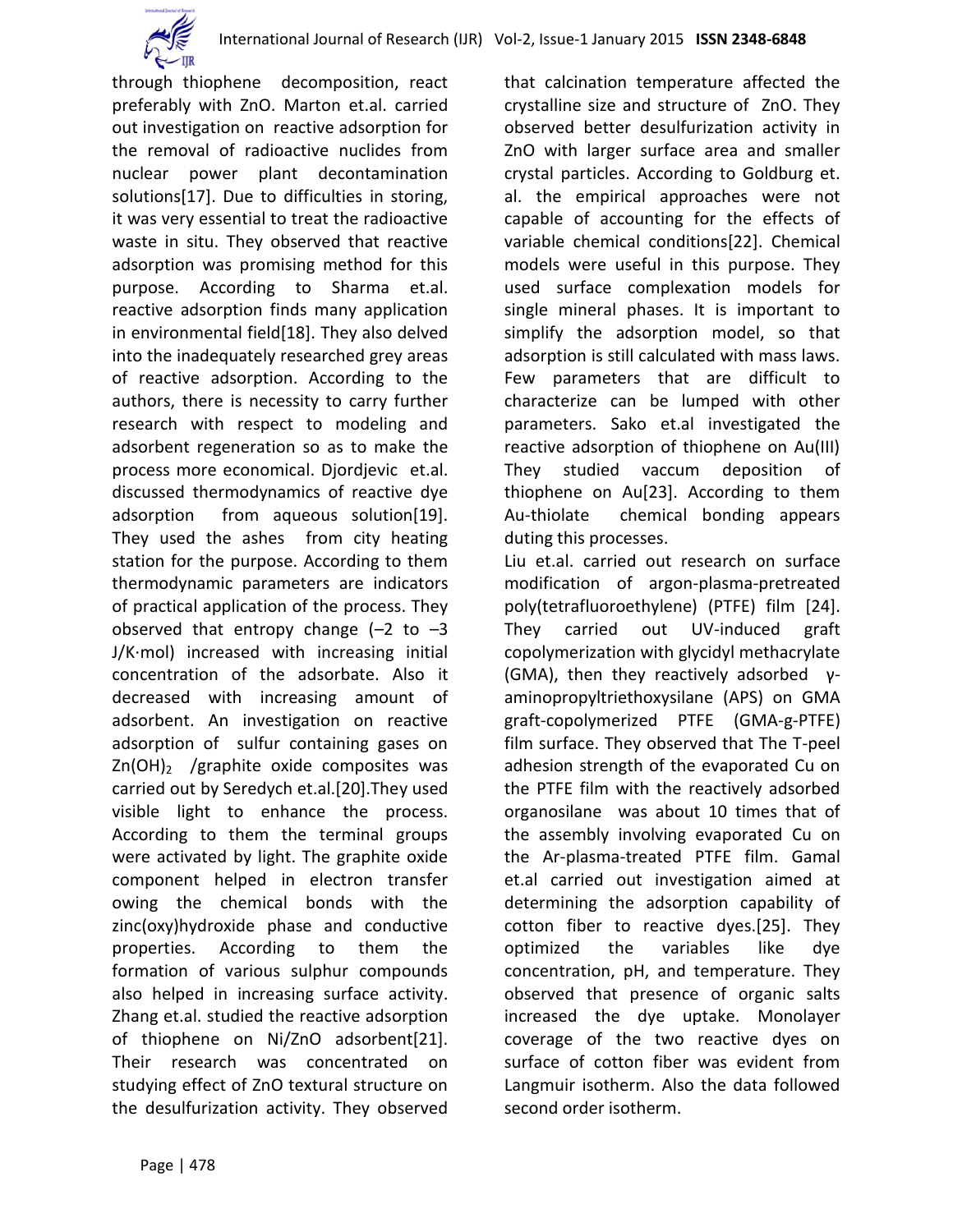

Reactive adsorption is very efficient process for reactive dyes, thiophene, radioactive, alkaline, oxidative decontamination solutions, textile reactive dyes etc. The separation is more effective than the normal adsorption. Also it is possible to regenerate the original material by desorption cycle. The affinity for adsorbate increases many folds in reactive adsorption. The review reveals that there is need for further research in order to know the mechanism of adsorption, intraparticle diffusion and complexation.

# **References**

- 1. Sunil Jayant Kulkarni, "Recycle and Reuse of Water", International Journal of Research (IJR) Vol-1, Issue-11, pp.802-806,December 2014.
- 2. Sunil J. Kulkarni, Ajaygiri K. Goswami, "Applications and Advancements in Treatment of Waste Water by Membrane Technology- A Review", International Journal Of Engineering Sciences & Research Technology,Vol.3,Issue 9,pp,446,450, 2014.
- 3. Rashmi Vinod Dahake, A.K.Goswami, Dr. V. Kalyanraman, S.J.Kulkarni , "Performance evaluation of hybrid membrane bioreactor for low strength wastewater treatment", International Journal of Science, Engineering and Technology Research (IJSETR) ,Volume 2, Issue 12, pp.2167- 2170,December 2013.
- 4. Sunil J. Kulkarni, "Removal of phenol from Effluent in Fixed Bed: A Review", nternational Journal of Engineering Research and General ScienceVolume 2, Issue 5, pp.35-39,August – September 2014.
- 5. Kulkarni Sunil J., Patil Suhas V. Tapre Ravi W., Goswami Ajaygiri K, "Adsorption of Chromium from Wastewater on Different Adsorbents", International Journal of Research in Chemistry and Environment ,Vol. 3, Issue 1, pp.231-236,January 2013.
- 6. Marco Stoller, Olga Sacco , Diana Sannino and Angelo Chianese, "Successful Integration of Membrane Technologies in a Conventional Purification Process of Tannery Wastewater Streams", Membranes ,Vol.3, pp.126-135,2013.
- 7. Sunil Jayant Kulkarni, "Solar Distillation- A Review", International Journal of Research (IJR)Vol-1,Issue-11,pp.1171-1176,December 2014.
- 8. Jinesh S. Machale,Prachi D. Thakur,Piyush S. Lalwani And Gayatri M. Apte,"Solar Water Purification With The Help Of CSP Technology",Sci.Revs.Chem.Commun.Vol.3,I ssue 2,pp.128-132, 2013.
- 9. R.P.Bhatt, Prof. S.B.Thakore,"Extractive Distillation of Acetic Acid from its Dilute Solution using Lithium Bromide", *I*nternational Journal of Scientific Engineering and Technology, Vol.1,Issue 2 ,pp.46-50, 2012.
- 10. H. Demiral and M. Ercengiz Yildirim, "Recovery of acetic acid from waste streams by extractive distillation", Water Science & Technology,Vol. 47, Issue, 10 pp 183-188, IWA Publishing 2003.
- 11. Ajaygiri. K.Goswami, Sunil .J.Kulkarni, S.K.Dharmadhikari, "Adsorption of Copper (II) ions from Synthetic Waste Water By Teak Leaves", International Journal of Science, Engineering and Technology Research (IJSETR) Volume 2, Issue6, pp.1346-1360,June 2013.
- 12. A. K. Goswami, S. J. Kulkarni, S. K. Dharmadhikari, "Adsorption of Copper (II) ions from Synthetic Waste Water By Flyash", International Journal of Science, Engineering and Technology Research (IJSETR) Volume 2, Issue6, pp.1353- 1355,June 2013.
- 13. Sunil J. Kulkarni, Ajaygiri K. Goswami, "Adsorption Studies for Organic Matter Removal from Wastewater by Using Bagasse Flyash in Batch and Column Operations", International Journal of Science and Research (IJSR), Vol. 2, Issue 11,pp.180-184, November 2013.
- 14. Sunil J. Kulkarni, "Removal Of Organic Matter From Domestic Waste Water By Adsorption", nternational Journal of